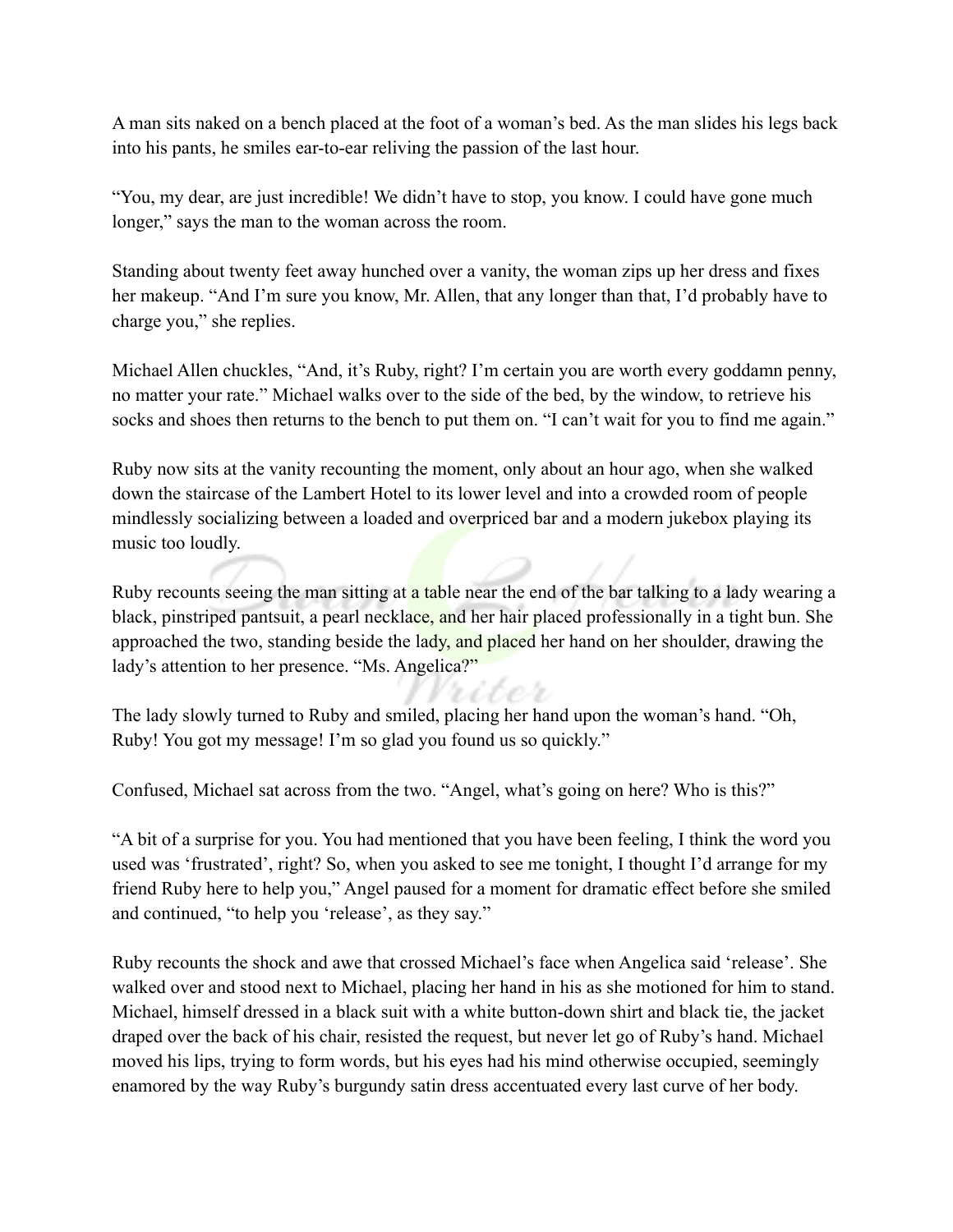Angelica saw the look of hesitation on Michael's face. She got up from her chair, walked over to Michael, and stood behind him. She ran her fingers down the length of his arm to the hand that was still holding Ruby's hand and placed them both on Ruby's hip. She slowly ran their hands along the curves of the satin dress down to the base of her short skirt.

Ruby recounts feeling Angelica's finger tap her hand, signaling for her to take control over Michael's significantly less hesitant hand. Ruby took a half-step with her right foot, creating enough space between her legs for Michael's hand to follow her thighs; moving high enough to discover her lack of underwear and apparent desire for attention. With Michael's handheld firmly against her genitalia, his finger sliding in between her moistened labia, Ruby leaned across Michael's body. With her cleavage prominently placed in his face, she spoke into his ear and with a breathy whisper said, "It's to die for."

Ruby recounts silently leading Michael away from the table, out of the bar, up the staircase, and down the hall to a pair of elevators. In silence, they stood in the elevator, still hand-in-hand, as the elevator climbed to the tenth floor. Once there, she led him to room 1022, removed a keycard she had tucked away in her breasts, unlocked the door, and ushered him inside, assuring they were the only ones in the hall as they entered.

Inside the room, sitting on a bench at the foot of the bed, Michael broke the silence with a confession. "Ruby, is it?" he said, "I'm sorry I'm bad with names. I feel I have to tell you that I'm a married man."

Ruby secured the door and removed her earrings, walking over to the vanity to put them away. She reached behind her back and unzipped her dress, allowing it to fall to the floor, revealing the entirety of her vivacious body. "Mr. Allen," she said as she walked over to Michael, knelt between his legs, and began removing his shoes and socks, running her hands up and down his legs before unfastening his belt, "I, too, must confess that frankly, I don't care if you're a married man." She unfastened his pants and reached in, stroking the newly formed bulge, "And very soon, you won't either."

## "Miss?"

Ruby snaps out of her daze with Michael standing over her, fully dressed, with a hand on her shoulder. She pulls away startled.

"Miss, are you okay? Did you hear me? Do you think you'll find me again?"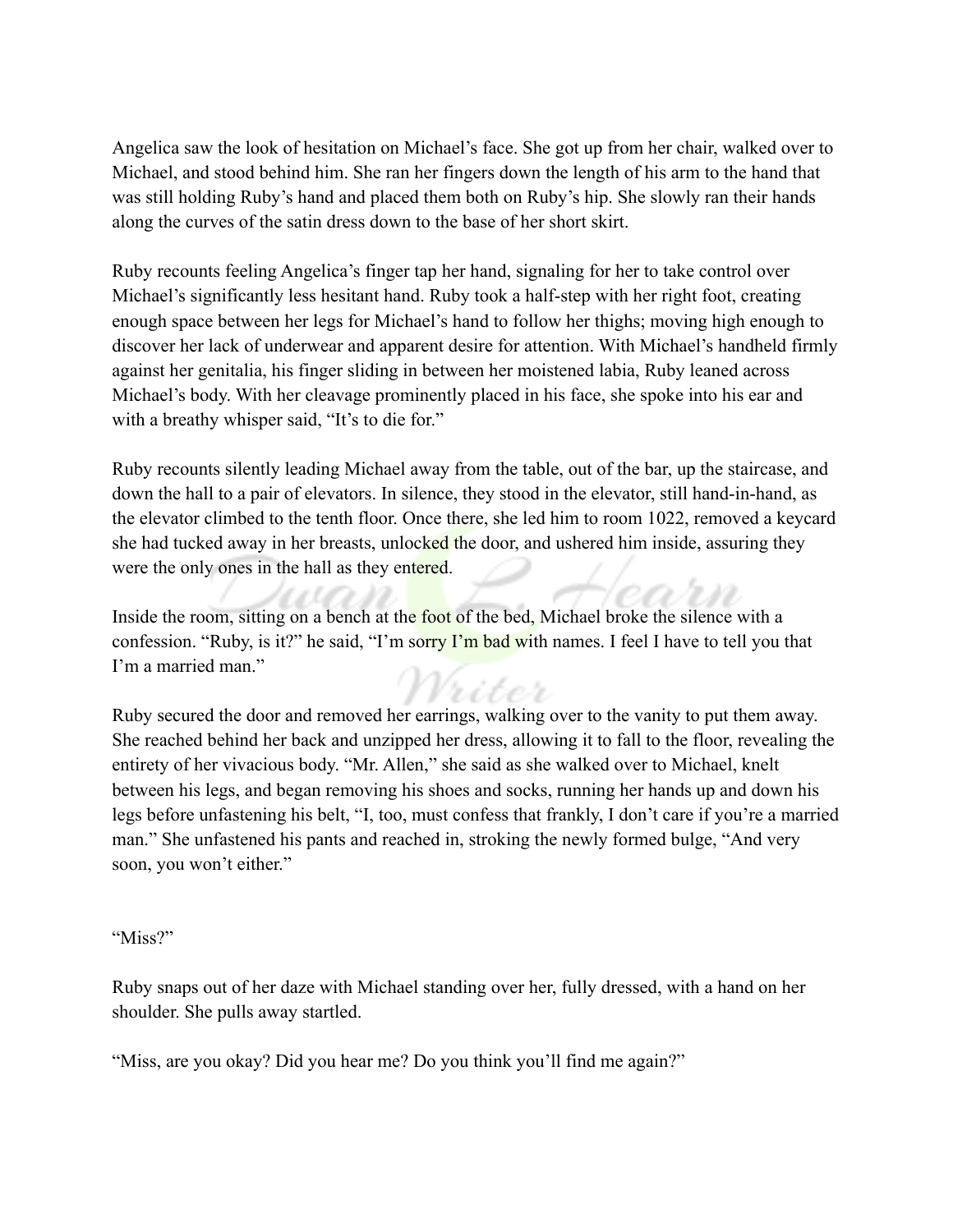Still sitting in her chair, Ruby stares at her reflection in the mirror. Her face is expressionless and cold. She inhales deeply and exhales with an audible sigh. She glances downward in the mirror at the reflection of a deck of cards sitting in the center of the vanity. Without lowering her head, she picks up the deck and hands it to Michael.

Confused, Michael takes the deck from Ruby. "Now, Miss, I don't think we have time for strip poker," he jokes.

Ruby turns around in her chair and looks up at Michael. "Listen to me very carefully. I'm going to leave the room. No less than ten minutes later, go to the front desk, hand them the Ace of Hearts, and leave. Do not try to find me. Do not try to contact your wife. Most certainly do not try to cause a scene or contact the police. Just go and quietly leave town. It'll buy you some time."

"Buy me some time?" Michael's voice was getting louder and agitated. He opens the box and looks through the cards for the Ace of Hearts. "What the hell is this? Who are you?"

"You were supposed to die tonight and I was paid to kill you. Quite well, too!"

"To kill me?!" he yells, louder and more agitated than before, puffing up his chest in an attempt to intimidate Ruby.

Still calm and poised, Ruby sternly said, "Lower your voice or I'll change my mind. I'm showing you mercy." Vriter

"You call all this mercy?!" Michael angrily shakes the deck of cards in his hand.

"Not killing you after you cheated on your wife with a total stranger you met in a bar, in a hotel, for ten seconds before you had your fingers inside me, all while secretly being indebted to the Divine? Yes, I call 'all this' mercy," Ruby mocks Michael, waving her hands in the air. " but you're starting to make me question my generosity."

"The Divine? My debt?" Michael's anger quickly shifts to more of a worried panic. "How do you know about…" Clarity washes over him. "This whole thing was about the money?" he asks.

"The details are Divine business, not my business, and frankly, I prefer it that way. Just do as I said and no harm will come to you. I leave first and ten minutes later, hand that card to the clerk at the desk and leave. Trust me."

"Trust a woman working with The Divine that's trying to kill me?" Michael counters.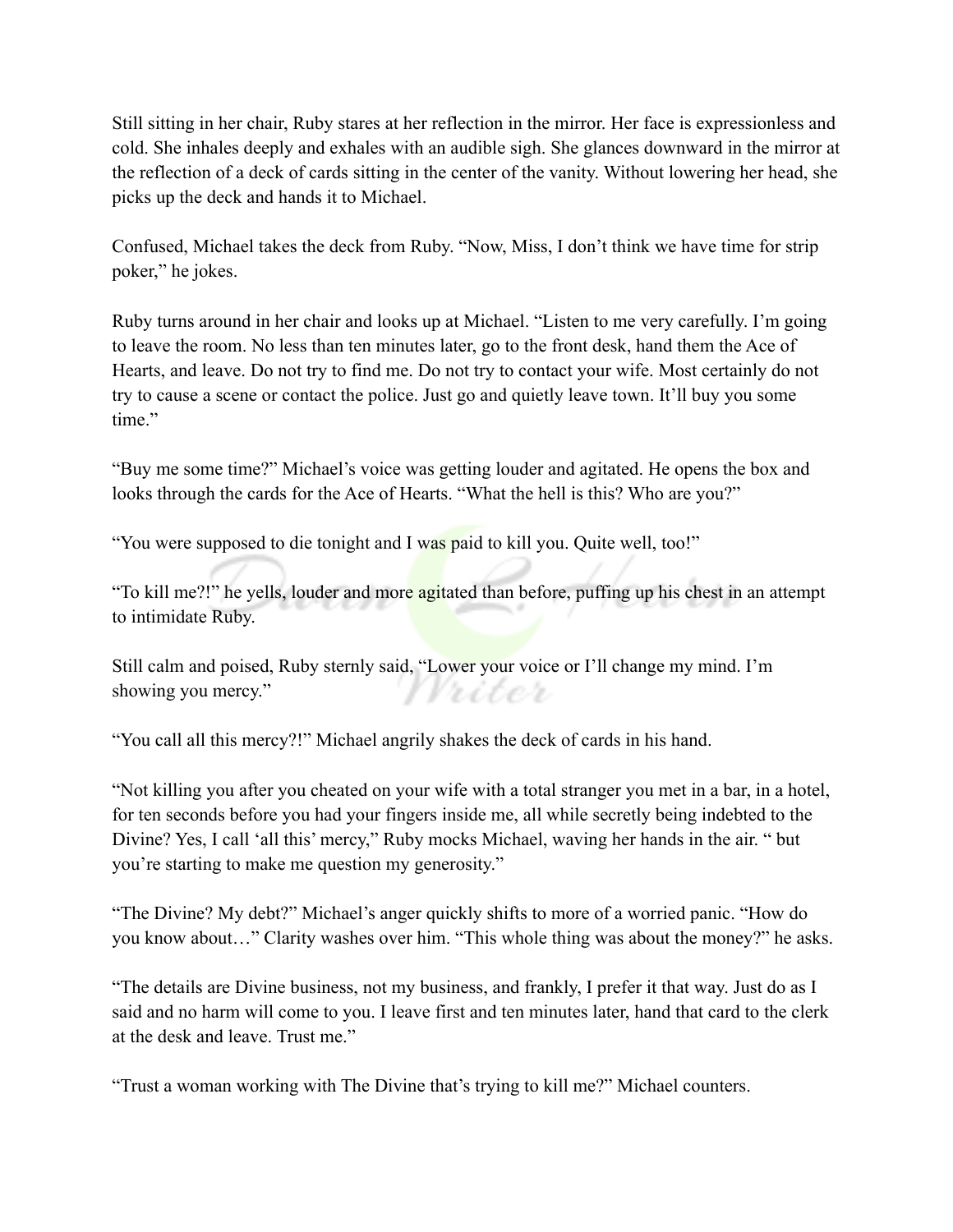"Trust the woman you just fucked that didn't kill you when I had the chance. Lucky for you, you know what you're doing with that thing." the woman winks and walks towards the man. "Ten minutes." With one hand on the front of his pants and the other on his collar, she gives Michael one last kiss on the lips. "Thanks again, Mr. Allen," she says as she walks out of the hotel room.

Scared and alone, Michael waits for the instructed ten minutes before heading back down the hall, down the elevator, and through the lobby to the front desk, deck of cards in hand. Behind the front desk, instead of the clerk from before, Angelica, in her pinstriped pantsuit, smiles at Michael. "Ah," Angelica says with a smirk, "had a killer good time I see."

"A killer good time?!" Michael yells, Angelica's obvious pun setting him off in a fit of rage. He throws the deck of cards over the desk, hitting Angelica and falling on the floor and across the desk. He holds up the Ace of Hearts in his hand. "What is this?" he exclaims, "What the fuck is going on here?! You work for them?! You fucking set me up?! This whole song and dance was a setup to kill me?!"

Angelica smiles as she collects all the cards on the desk into a neat pile. "Surely, before handing you those cards, my friend Ruby told you to leave quietly and NOT cause a scene."

www

Hearn

"Fuck your friend!"

"Apparently, you did, and quite well if she left you alive. She is, well, I'd never call her a whore, per se, but she is always 'willing to have a good time' and I thought she would enjoy you."

Michael is fuming mad, visibly struggling to maintain his composure with his fist balled and his muscles tensing, when a very tall and very muscular security guard walks behind the front desk standing next to Angelica holding a pistol. Michael takes a step back, relaxes his muscles, and opens his hands. Staring at the security guard while still addressing Angelica, he says, in a much lower tone, "How could you set me up like this? We are friends! We go back years!"

"Listen, business is business. And you owe The Divine more than you either can or will ever pay back. I can't change that. The best I could do for you was to try and find a way for you to wake up tomorrow. My friend will never murder a man that shows her a good time. That Ace is a mercy card. She spared your life and transferred your debt with The Divine."

Michael looks down at the card in his hand, trying to make sense of it all. He looks up at Angelica and asks, "So, my debt is paid?"

"Not quite. Your life was spared and your debt was transferred. The debt is still live."